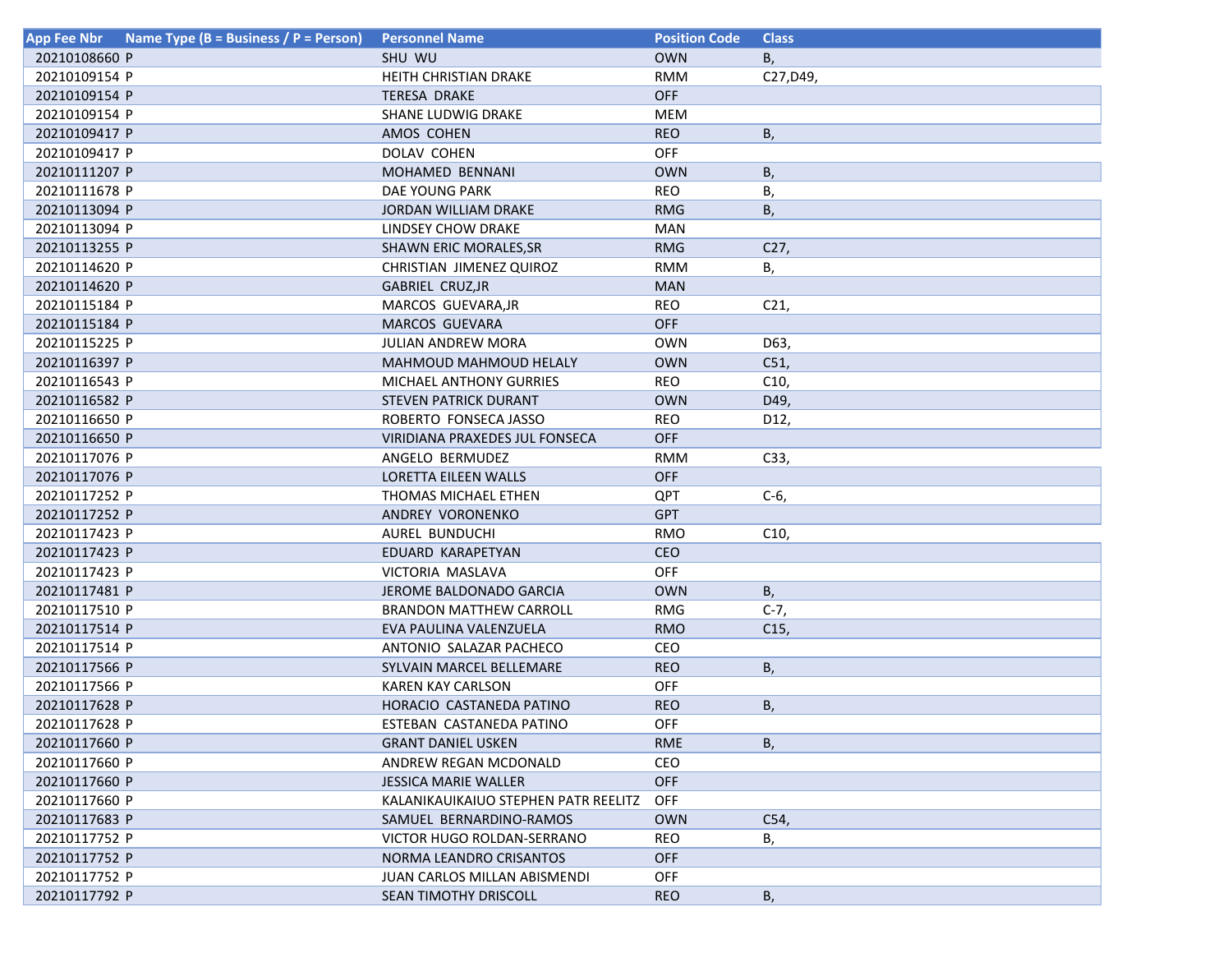| 20210117792 P | TIFFANY MARIE DRISCOLL             | <b>OFF</b> |                 |
|---------------|------------------------------------|------------|-----------------|
| 20210118026 P | ISAIAS VALENTIN-HERNANDEZ          | <b>OWN</b> | В,              |
| 20210118066 P | <b>MARK WAYNE SOLINO</b>           | <b>RMG</b> | В,              |
| 20210118080 P | <b>STEVEN LEE HANCE</b>            | <b>OWN</b> | D41, C33,       |
| 20210118100 P | <b>JUAN R GIRON, SR</b>            | <b>REO</b> | C10,            |
| 20210118100 P | <b>JASON GIRON</b>                 | <b>OFF</b> |                 |
| 20210118100 P | LILIBETH GIRON IZAGUIRRE           | <b>OFF</b> |                 |
| 20210118100 P | <b>MARIA ELENA GIRON</b>           | <b>OFF</b> |                 |
| 20210118155 P | LEONCIO GARCIA PADILLA             | <b>RMO</b> | В,              |
| 20210118155 P | JEFFERSON EDILTER FUENTES ABREGO   | <b>CEO</b> |                 |
| 20210118156 P | FROYLAN PENA VENTURA               | <b>REO</b> | C33,            |
| 20210118242 P | RICO ANGELO ALDRETTE               | <b>RMO</b> | C51,            |
| 20210118242 P | RHELANA MARIYA LENOX               | <b>OFF</b> |                 |
| 20210118244 P | JASMINE SHAKHERIMYAN               | <b>OWN</b> | C13,            |
| 20210118321 P | JAMES EDWARD BORDES, III           | <b>OWN</b> | C10,            |
| 20210118476 P | JEFFREY MARK SAULOVICH             | <b>RMM</b> | В,              |
| 20210118476 P | JENNIFER A SAULOVICH               | MEM        |                 |
| 20210118822 P | <b>JOHN RICHARD WORRALL</b>        | <b>QPT</b> | C15,            |
| 20210118822 P | <b>TAYLOR AUSTIN LEROY WORRALL</b> | <b>GPT</b> |                 |
| 20210118822 P | <b>COLIN MICHAEL WORRALL</b>       | <b>GPT</b> |                 |
| 20210119178 P | PIO TOVAR HUERTA                   | <b>OWN</b> | C <sub>27</sub> |
| 20210119255 P | RONALD LEE DIXON                   | <b>RMO</b> | C53,            |
| 20210119255 P | <b>KEVIN MIGUEL YANEZ</b>          | <b>OFF</b> |                 |
| 20210119255 P | DOMINGO SOLIS ANDRADE              | <b>CEO</b> |                 |
| 20210119389 P | LOOSINEH DAVOODIAN                 | <b>OWN</b> | В,              |
| 20210119430 P | MUSTAFA JAAFAR ALOBIDY             | <b>RMO</b> | D28,            |
| 20210119430 P | <b>MARK AVIV</b>                   | CEO        |                 |
| 20210119433 P | PETER ERWIN HOFSAESS               | <b>REO</b> | C <sub>27</sub> |
| 20210119715 P | CESAR ALEJANDRO CEPEDA MOLANO      | <b>REO</b> | C51,            |
| 20210119867 P | STEVEN PATRICK MUNOZ               | <b>REO</b> | $C-8$ ,         |
| 20210119916 P | RUSSELL HARUO NISHIDA              | REO        | $C-6$           |
| 20210119939 P | HUGO ALBERTO GIOACCHINI            | <b>REO</b> | C17,            |
| 20210119939 P | HELODIO GOMEZ ORTIZ                | <b>OFF</b> |                 |
| 20210119942 P | <b>BRADEN CHRISTIAN COMPTON</b>    | <b>RMG</b> | C60,            |
| 20210119980 P | DAVID LEE JOHNSON                  | RMG        | C20,            |
| 20210120012 P | <b>JOSUE GALLEGOS</b>              | <b>OWN</b> | В,              |
| 20210120065 P | LUIS ANTONIO RAMIREZ               | <b>OWN</b> | В,              |
| 20210120118 P | ALFREDO CASTILLO TAPIA             | <b>OWN</b> | C <sub>20</sub> |
| 20210120124 P | BENJAMIN GOMEZ HINOJOSA            | REO        | $B-2,$          |
| 20210120132 P | ISRAEL SOLORIO DELGADO             | <b>OWN</b> | C27,            |
| 20210120135 P | JEROIN ACEVEDO PADILLA             | <b>OWN</b> | В,              |
| 20210120136 P | <b>EMIL YAAKOV GANON</b>           | <b>OWN</b> | В,              |
| 20210120137 P | ALFONSO RODRIGUEZ                  | <b>OWN</b> | C27,            |
| 20210120142 P | <b>CHARLES RASHIDI BALANOJ</b>     | <b>OWN</b> | C38,            |
| 20210120143 P | <b>JOSE MANUEL ACEVES</b>          | REO        | C33,            |
| 20210120143 P | ERIC TEJEDA                        | <b>OFF</b> |                 |
|               |                                    |            |                 |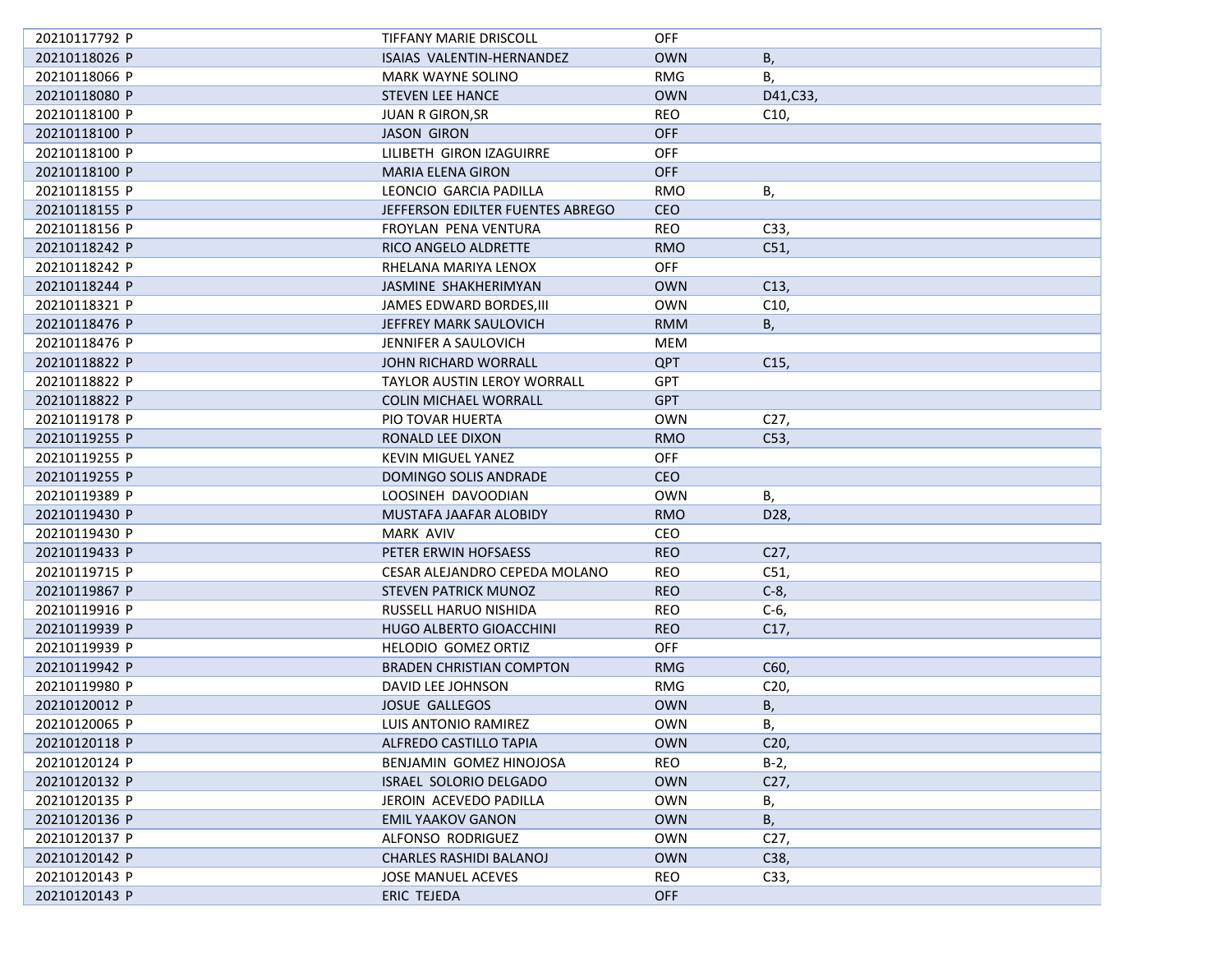| 20210120143 P | CARLOS HERNANDEZ                   | <b>OFF</b> |                 |
|---------------|------------------------------------|------------|-----------------|
| 20210120144 P | ALBERTO SANDOVAL GARCIA            | <b>OWN</b> | C10,            |
| 20210120145 P | <b>JOSIAH ROBERT GASTON</b>        | <b>REO</b> | А,              |
| 20210120145 P | EDEN MARIE GASTON                  | <b>OFF</b> |                 |
| 20210120148 P | <b>ELIOT DOUGLAS JONES</b>         | <b>OWN</b> | D49,            |
| 20210120150 P | <b>JOSHUA ANTHONY RODARTE</b>      | <b>OWN</b> | C33,            |
| 20210120151 P | IGNACIO PLASCENCIA-ZAVALZA         | <b>OWN</b> | C <sub>27</sub> |
| 20210120152 P | RICHARD JOVAN RAMIREZ              | <b>OWN</b> | C36,            |
| 20210120154 P | RAUL MARTINEZ MARTINEZ             | <b>RMM</b> | $C-8$           |
| 20210120154 P | CRISPINA VAZQUEZ NIETO             | <b>MEM</b> |                 |
| 20210120156 P | BLANCA CORADO SAHAGUN              | <b>OWN</b> | В,              |
| 20210120158 P | ILIAS NAZMIEV                      | <b>RMO</b> | C <sub>20</sub> |
| 20210120158 P | PAVEL VOLOSHIN                     | CEO        |                 |
| 20210120159 P | KEVIN JAMES BLEDSOE                | <b>OWN</b> | C36,            |
| 20210120160 P | OMAR ROMERO HERNANDEZ              | REO        | В,              |
| 20210120162 P | JUAN YOVANI VASQUEZ-CARDONA        | <b>OWN</b> | В,              |
| 20210120163 P | <b>GILBERTO FUENTES HERNANDEZ</b>  | <b>OWN</b> | C10,            |
| 20210120164 P | ANDREY KHARCHENKO                  | <b>OWN</b> | В,              |
| 20210120171 P | <b>JUAN JOSE HERNANDEZ BARRERA</b> | <b>OWN</b> | C36,            |
| 20210120173 P | JOSE ALFREDO AURELIANO             | <b>REO</b> | C33,            |
| 20210120176 P | TIMOTHY ANDREW DAWSON              | <b>OWN</b> | C <sub>29</sub> |
| 20210120177 P | SUNG HYUN EMMANUEL YOO LOPEZ       | <b>OWN</b> | $B-2$           |
| 20210120181 P | MANUEL NAVARRO ALEJO               | <b>OWN</b> | Α,              |
| 20210120192 P | TUAN NGUYEN TU                     | <b>OWN</b> | В,              |
| 20210120197 P | PAUL JACOB UNGER                   | <b>OWN</b> | $C-6$           |
| 20210120203 P | KYEONGWAN KIM                      | <b>OWN</b> | В,              |
| 20210120204 P | THOMAS GABRIEL BOSSIER             | <b>OWN</b> | C33,            |
| 20210120205 P | <b>JESUS CUEVAS MORENO</b>         | <b>OWN</b> | C10,            |
| 20210120206 P | DEAN ALAN WEAVER                   | <b>OWN</b> |                 |
| 20210120209 P | LUIS ANTONIO LOPEZ                 | <b>OWN</b> | В,<br>В,        |
| 20210120224 P | MIKE JAHROMI                       | <b>OWN</b> | C36,            |
|               |                                    |            |                 |
| 20210120250 P | RUDY CHRISTOPHER MORAN-CRUZ        | <b>OWN</b> | C10,            |
| 20210120293 P | <b>MARKO RIBICH</b>                | REO        | В,              |
| 20210120294 P | RAFFI TUMANYAN                     | <b>REO</b> | C <sub>20</sub> |
| 20210120296 P | SONGQING WANG                      | <b>REO</b> | В,              |
| 20210120314 P | <b>MATTHEW GEORGE BERARDI</b>      | <b>REO</b> | Β,              |
| 20210120345 P | JERRY JONATHAN IBARRA              | <b>REO</b> | В,              |
| 20210120361 P | ALBERT JUAN ROMO                   | <b>RME</b> | C10,            |
| 20210120361 P | KIRSTIE ARIEL FAN                  | <b>OFF</b> |                 |
| 20210120361 P | DANIEL CYPRESS HOWNG               | <b>OFF</b> |                 |
| 20210120375 P | ANTONIO DE ROSAS REYES             | <b>RMO</b> | D49,            |
| 20210120375 P | HEDILBERTO DE ROSAS REYES          | <b>OFF</b> |                 |
| 20210120382 P | ROBERT SAMUEL SOTO                 | QPT        | D24,            |
| 20210120382 P | JOHNNY JOE HERNANDEZ               | <b>GPT</b> |                 |
| 20210120393 P | DANE MICHAEL LANDRITH              | REO        | В,              |
| 20210120404 P | <b>RENE DANIEL BUZO</b>            | <b>REO</b> | В,              |